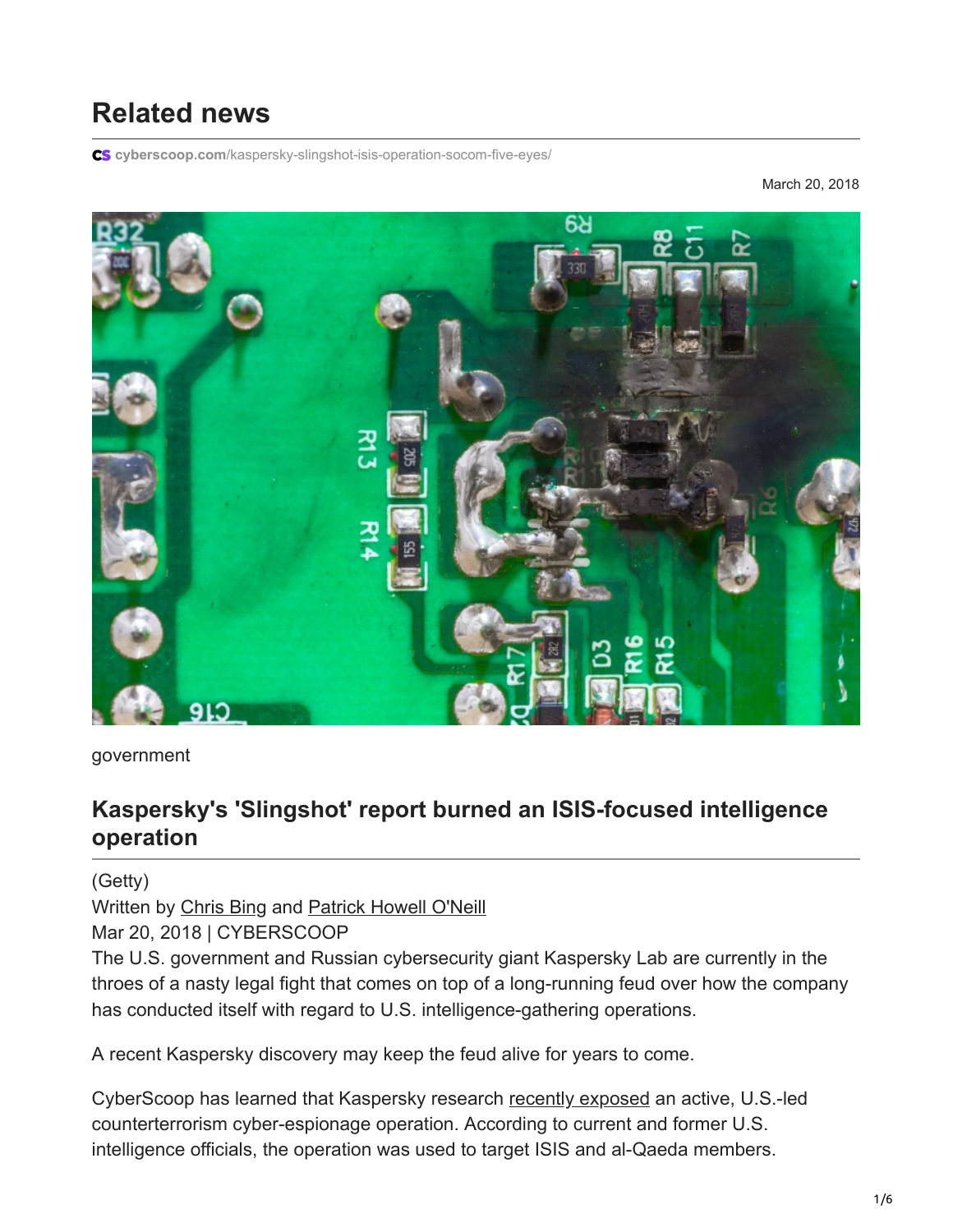On March 9, Kaspersky publicly announced a malware campaign dubbed ["Slingshot.](https://www.cyberscoop.com/kaspersky-slingshot-malware-apt/)" According to the company's researchers, the campaign compromised thousands of devices through breached routers in various African and Middle Eastern countries, including Afghanistan, Iraq, Kenya, Sudan, Somalia, Turkey and Yemen.

Kaspersky did not attribute Slingshot to any single country or government in its public report, describing it only as an advanced persistent threat (APT). But current and former U.S. intelligence officials tell CyberScoop that Slingshot represents a U.S. military program run out of Joint Special Operations Command (JSOC), a component of Special Operations Command (SOCOM).

The complex campaign, which researchers say was active for at least six years, allowed for the spread of highly intrusive malware that could siphon large amounts of data from infected devices.

Slingshot helped the military and intelligence community collect information about terrorists by infecting computers they commonly used, sources told CyberScoop. Often times, these targeted computers would be located within internet cafés in developing countries. ISIS and al-Qaeda targets would use internet cafés to send and receive messages, the sources said.

These officials, all of whom spoke on condition of anonymity to discuss a classified program, fear the exposure may cause the U.S. to lose access to a valuable, long-running surveillance program and put soldiers' lives at risk.

[The disclosure comes at a difficult time for Kaspersky. The company is currently fighting the](https://www.cyberscoop.com/kaspersky-lawsuit-ndaa-ban/) U.S. government in court after the government claimed that the Moscow-based company's software poses a national security risk due to the company's Russian government ties. Kaspersky has consistently denied any wrongdoing.

CyberScoop's reporting of JSOC's role in Slingshot provides the first known case of a SOCOM-led cyber-espionage operation. The command is better known for leading physical missions that place elite soldiers on the ground in hostile territories. Over the last decade, SOCOM has been instrumental in the Global War on Terror, having conducted many sensitive missions, including the one that killed former al-Qaeda leader Osama bin Laden.

Slingshot, CyberScoop has learned, is a complement to JSOC's physical missions.

A former intelligence official told CyberScoop that Kaspersky's findings had likely already caused the U.S. to abandon and "burn" some of the digital infrastructure that JSOC was using to manage the surveillance program.

"SOP [standard operating procedure] is to kill it all with fire once you get caught," said the former intelligence official. "It happens sometimes and we're accustomed to dealing with it. But it still sucks … I can tell you this didn't help anyone."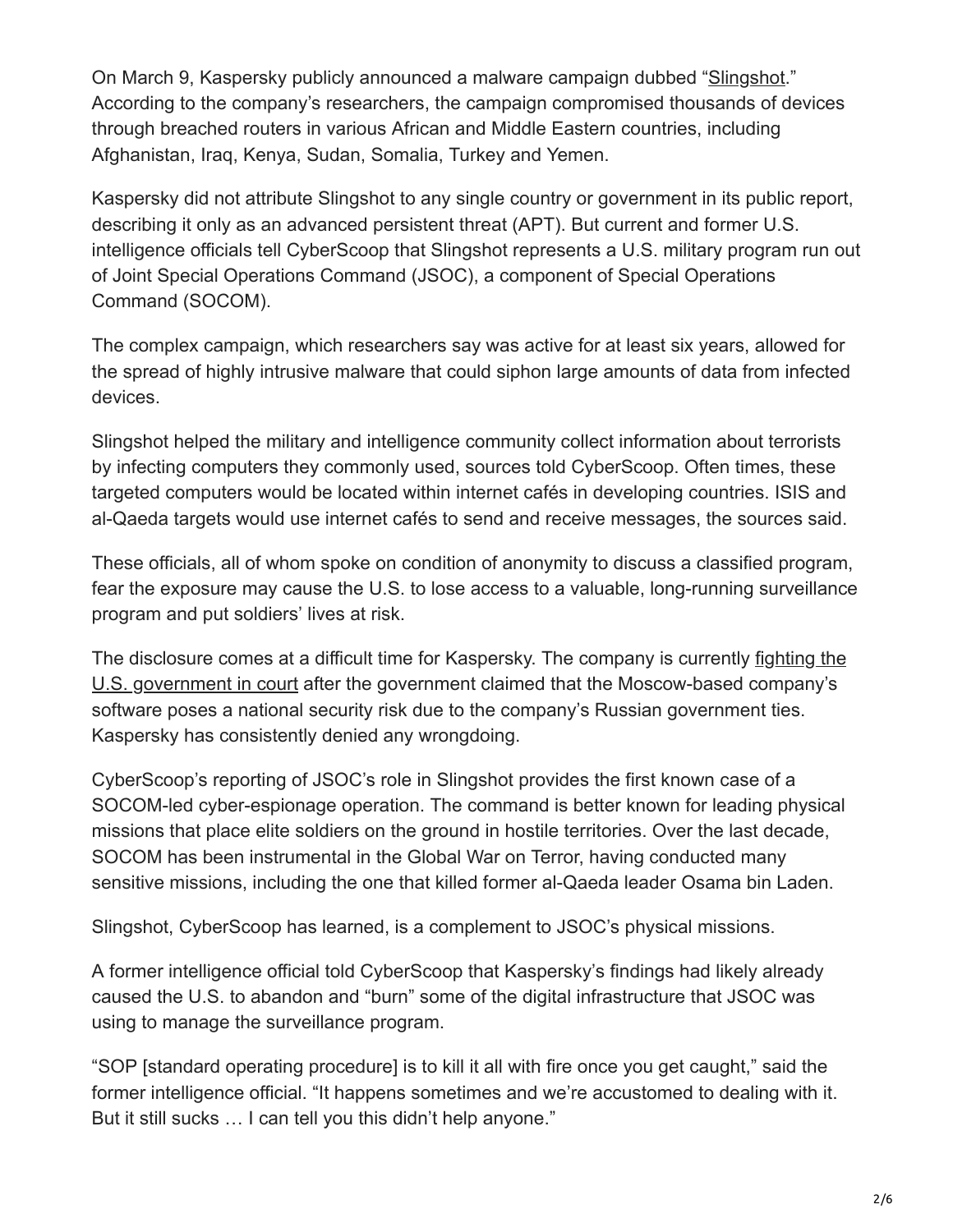#### **SOCOM has hackers?**

While not an intelligence agency by nature, SOCOM has dabbled in cyber-operations — known inside the unit as ["special reconnaissance"](https://en.wikipedia.org/wiki/Special_reconnaissance) — for some time, according to multiple academics who have examined the use of offensive cyber tools within special operations units. Most of these operations would usually combine elements of human (HUMINT) and signals intelligence (SIGINT) in order to catch terrorists.

As the Global War on Terror grew, most combatant commands took visible steps and received considerable funding to build out their own espionage capabilities. One of the military organizations which benefited most from this explosive growth in resources was SOCOM, a unit that many describe as the "tip of the spear" when it comes to military operations.

"Many units within SOCOM possess independent cyber capabilities," a senior U.S. intelligence official told CyberScoop.

Throughout the past decade, SOCOM has used cyber operations in a very ad hoc manner. If cyberwarfare was used in an operation, SOCOM has either been given support from U.S. Cyber Command or reliant on smaller squadrons within various units.

For instance, a group of hackers organized under the name "Computer Network Operations Squadron" (CNOS), were known to operate within JSOC command circa 2007. Though headquartered in Northern Virginia, CNOS helped coordinate missions where on-the-ground agents in the Middle East — and sometimes undercover operatives — would infiltrate internet cafés and local telecommunications firms. The squadron was first written about in "Relentless Strike: The Secret History of Joint Special Operations Command," a [book](https://www.amazon.com/dp/B00TDTR5ZW/ref=dp-kindle-redirect?_encoding=UTF8&btkr=1) by journalist Sean Naylor.

Naylor wrote that CNOS staff could be stationed around the world, including at Fort Meade in Maryland and CIA's Langley, Virginia, headquarters. CNOS had close connections to CIA, blurring the already fuzzy line between U.S. intel and military organizations.

In one case mentioned by Naylor's book, CNOS infected a terrorist's computer with "keystroke recognition [software], at other times it would covertly activate a webcam if the computer had one, allowing the task force to positively identify a target."

The Slingshot program found by Kaspersky had similar capabilities.

SOCOM's exclusive structure provides an easy way to leverage long-standing intelligence programs, since it is permitted to quickly organize and deploy forces globally wherever defined rules of engagement exist. Teams like CNOS, as described by Naylor, are usually able to work closely with intelligence agencies in foreign, undefined war-zones after receiving approval from the appropriate regional combatant commands and Pentagon.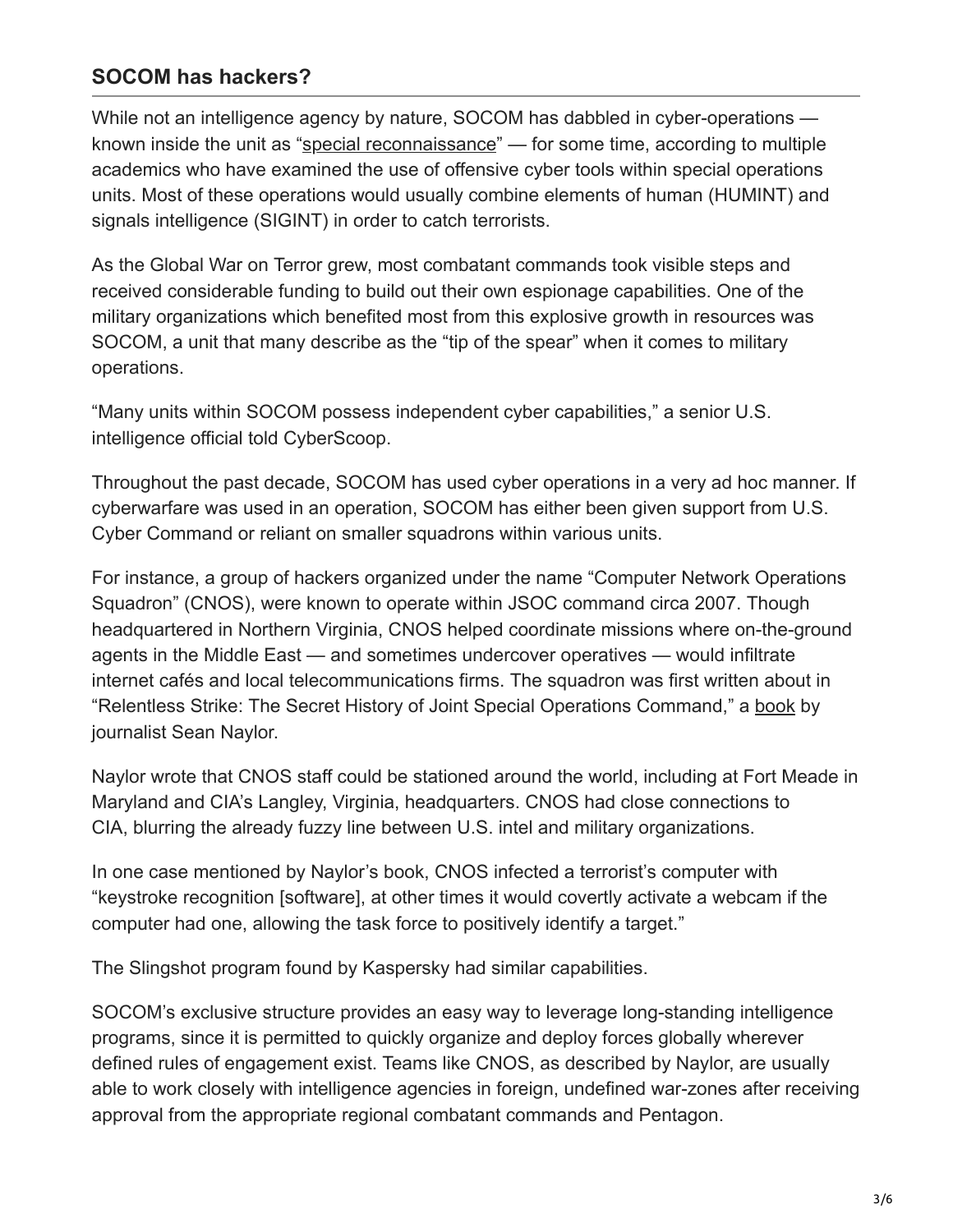JSOC and CIA have a history of working together and when combined, meet a similar profile to how Slingshot would be utilized.

"The military kept CNOS in JSOC 'because we want it to operate in areas that are not necessarily … where we're currently at war' … we want it to operate around the globe [pursuing] national objectives," a passage in Naylor's book, citing an unnamed military intelligence officer, reads. "[CNOS] was how the pesky networks were broken in Iraq."

#### **Slingshot's ties to spies**

One Kaspersky researcher involved with the Slingshot report said the malware campaign illustrated one of the most skilled and sophisticated hacking operations ever to be publicly documented. Its creators took numerous steps to hide their identity and purpose, making Slingshot extremely difficult to study, explained Kurt Baumgartner, a principal security researcher with Kaspersky.

Baumgartner, a U.S. citizen, did not author the Slingshot report. Instead, a team of four researchers based overseas, largely in Russia, are credited with writing it.

"It is one of the most technically sophisticated groups we've ever seen," said Baumgartner. "Most of the code is entirely unique, meaning that no one has ever seen it before … the only overlap we've seen, and I think there are people already discussing it, is there's some limited similarities maybe to Equation Grayfish and White Lambert."

"Grayfish" is a software implant associated with the "Equation Group," an entity that is widely attributed to the National Security Agency. The "Lamberts," another group identified and first catalogued by Kaspersky, has been separately linked to the CIA.

Hacking tools tied to past Equation Group and Lambert-inspired operations were written in English, just like Slingshot. Akin to Grayfish and Lamberts, Slingshot used a distinct software driver abuse technique to install malicious code onto targeted systems. They are the only three documented APTs to use this exact same driver abuse method.

Broadly speaking, Kaspersky's ability to identify even the most advanced malware variants is well-documented; especially within the highly competitive cybersecurity community. Most of these cases are handled by Kaspersky's heralded Global Research & Analysis Team (GReAT) team. The Russian company is known for employing some of the best reverse malware engineers and analysts in the entire industry.

It also has a vast business presence in the Middle East. Slingshot was discovered through the company's work in that region.

A source close to Kaspersky Lab told CyberScoop that while some researchers may have thought Slingshot was the work of a "Five Eyes" nation — a term used to describe an intelligence alliance between Australia, Canada, New Zealand, the United Kingdom and the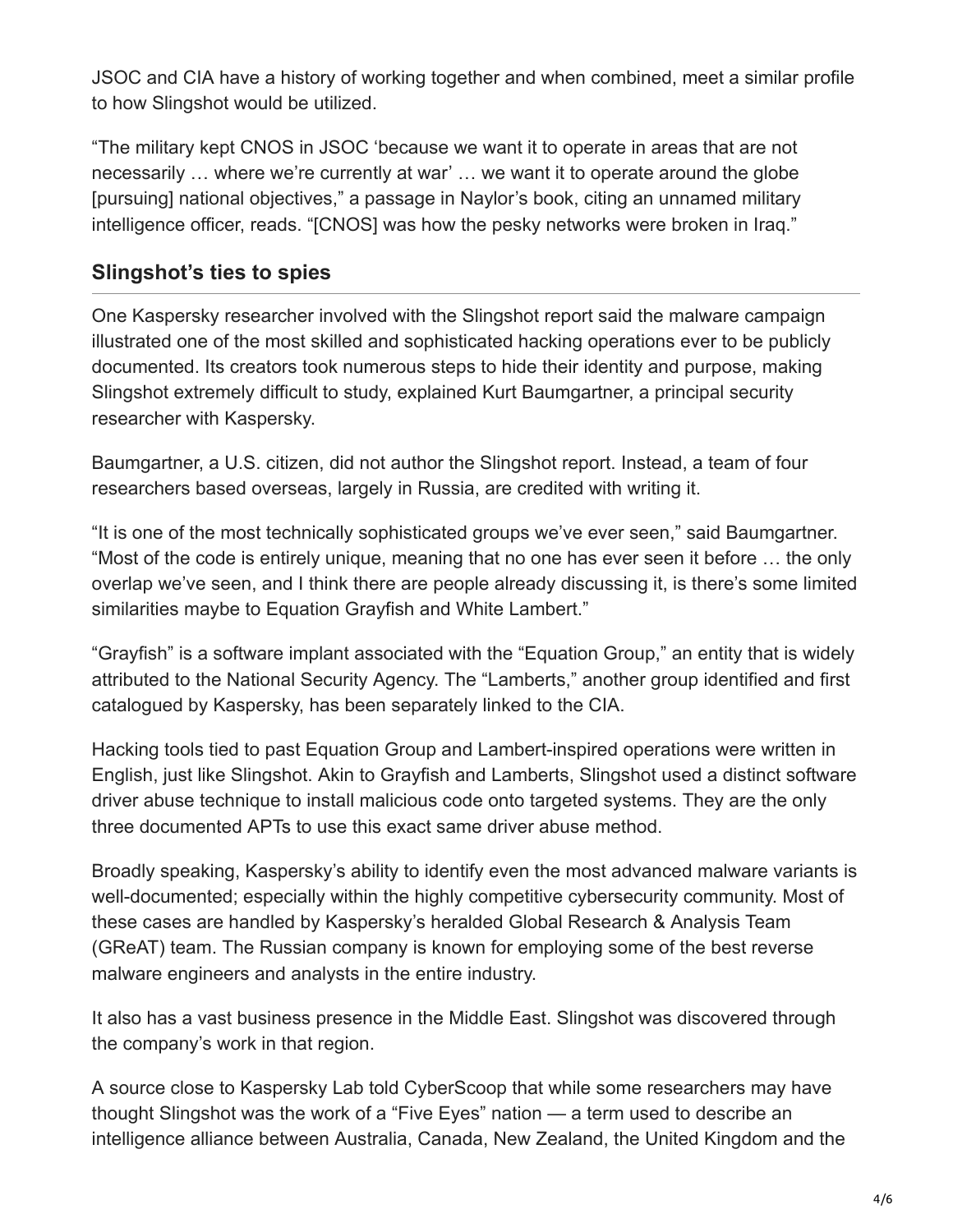U.S. — they couldn't have known for sure. This source told CyberScoop that the Kaspersky researchers lacked context because there's "only so much that can be gleaned from technical evidence."

Questions sent to the Russian company regarding if they knew about Slingshot's U.S. military origin went unanswered.

Even so, a cursory review provides some tips that Slingshot be linked to U.S. spies.

The malware is comprised of individual modules, each carrying a different title, like "Gollum," ["Cahnadr" or "NeedleWatch," according to Kaspersky. A leaked NSA memo released in](https://search.edwardsnowden.com/docs/CNEPresenceinCT10StatusReport2015-01-17_nsadocs_snowden_doc) 2015 describes Gollum as a "partner implant" used by another agency aside from NSA. The memo, circulated between Five Eyes nations, talks about the need to create an accessible data pipeline that pulls information from infected computers where an active implant is hidden.

In addition to "Gollum," the way Slingshot exploits routers made by Latvian company Mikrotik could perhaps be traced back to another spy agency: the CIA. Classified documents published by WikiLeaks as part of the so-called "Vault 7" dump show that the CIA has been interested in compromising Mikrotik equipment [since at least 2015.](https://wikileaks.org/vault7/darkmatter/document/hive-UsersGuide/) Mikrotik products are popular in the Middle East and Southeast Asia.

Spokespeople for the Office of the Director of National Intelligence, NSA and Special Operations Command (SOCOM) all declined to comment.

### **Adding fuel to the fire**

CyberScoop spoke with several U.S. cybersecurity researchers who said they weren't surprised or angered by the fact that Kaspersky had potentially publicized a U.S. cyberespionage operation.

These experts, who asked for anonymity because they feared blowback for speaking publicly, said that it's only natural for Kaspersky to attempt to stop cyberattacks aimed at its clients. Others who spoke to CyberScoop, however, including current U.S. officials, said they were angry because publicly disclosing Slingshot may put lives in danger.

Complicating the matter is the lawsuit Kaspersky has filed against the U.S. government. The 2018 National Defense Authorization Act banned the use of Kaspersky products across the federal government. Kaspersky charges [that ban is unconstitutional](https://www.cyberscoop.com/kaspersky-lawsuit-ndaa-ban/).

The ban comes after numerous reports that the company's anti-virus engine was leveraged by Russian spies to remotely pilfer secret U.S. documents on systems where the software was installed. In response, Kaspersky launched a transparency effort in October 2017, which it says proves its products are not malicious.